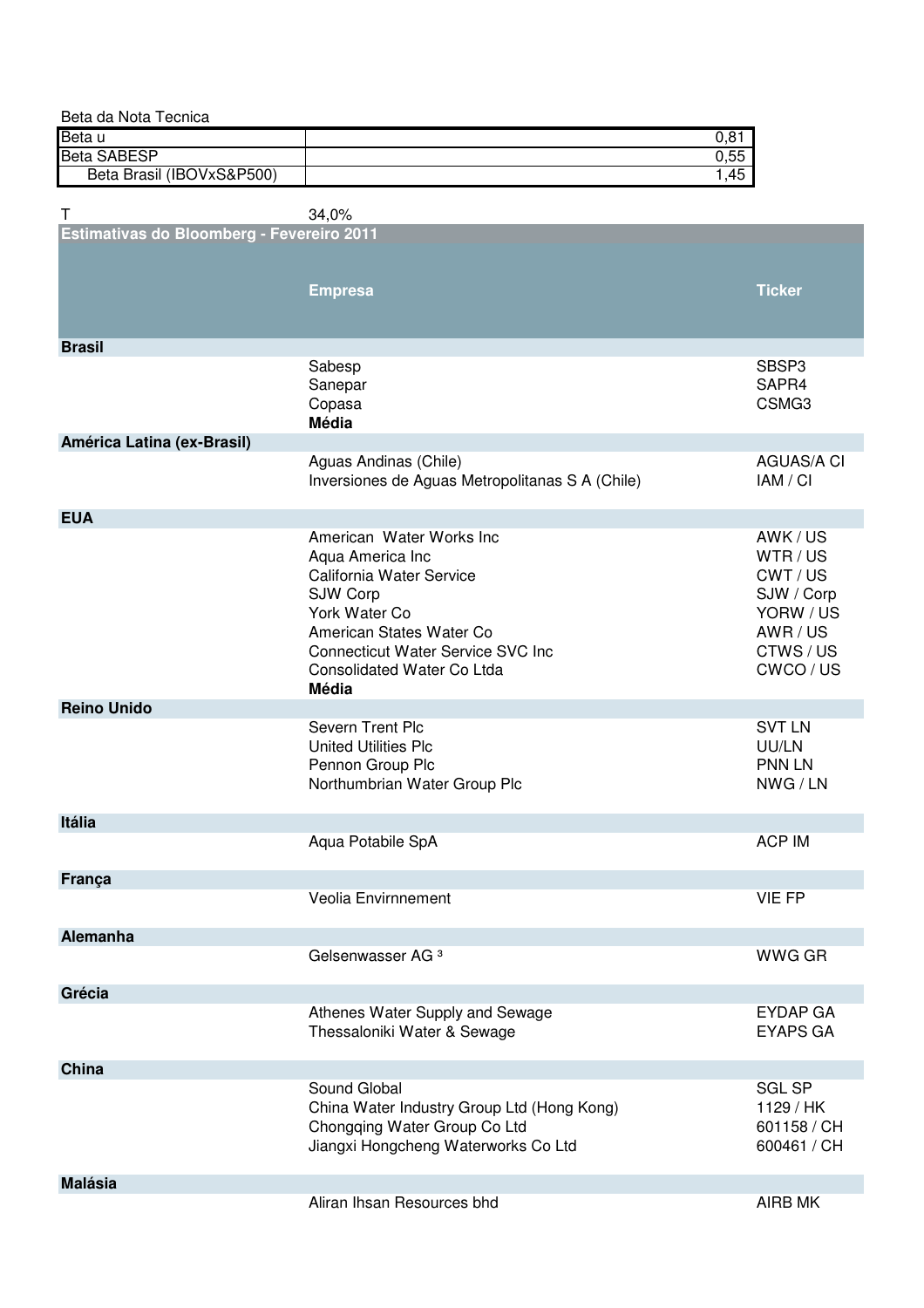| Vietnam          |                                                                                                                      |                                            |
|------------------|----------------------------------------------------------------------------------------------------------------------|--------------------------------------------|
|                  | Bem Thanh Water Supply JSC <sup>3</sup><br>Cho Lon Wasuco JSC <sup>3</sup><br>Gia Dinh Water Supply JSC <sup>3</sup> | <b>BTW VN</b><br>CLW / VN<br><b>GDW VN</b> |
| <b>Tailandia</b> |                                                                                                                      |                                            |
|                  | Eastern Water Resources Development and Management Plc                                                               | <b>EASTW TB</b>                            |
| República Tcheca |                                                                                                                      |                                            |
|                  | Energoaqva AS <sup>3</sup>                                                                                           | <b>ENAQ CP</b>                             |
| Romenia          |                                                                                                                      |                                            |
|                  | Lipomin S A Lipova <sup>3</sup>                                                                                      | LIPO RO                                    |
| <b>Marracos</b>  |                                                                                                                      |                                            |
|                  | Lydec                                                                                                                | LYD MC                                     |
| <b>Filipinas</b> |                                                                                                                      |                                            |
|                  | Manila Water Co Inc<br>Metro Pacific Investments Corp                                                                | MWC PM<br><b>MPI PM</b>                    |

Fonte: Bloomberg

<sup>1</sup> Dívida baseada no valor de livro ("book value"). (Bloomberg)

² Beta para um período de 2, 5 e 10 anos com observações diárias

<sup>3</sup> Estas empresas apresentam baixa liquidez. O beta é distorcido devido ao baixo número de observações

 $4$  BRL / US\$ = 1.6692  $CLP / U$ \$\$ = 474.05 US\$ / GBP = 1.6123 US\$ / EUR = 1.3595 SGD / US\$ = 1.2789 MYR / US\$ = 3.043 VND / US\$ = 19490 BAM / US\$ = 1.4377 HKD / US\$ = 7.7947 CNY / US\$ = 6.5927 THB / US\$ = 30.79 CZK / US\$ = 17.9085 RON / US\$ = 3.1416 MAD / US\$ = 8.2892 PHP / US\$ = 43.828

5 Para um período de 6 meses - excluindo ADR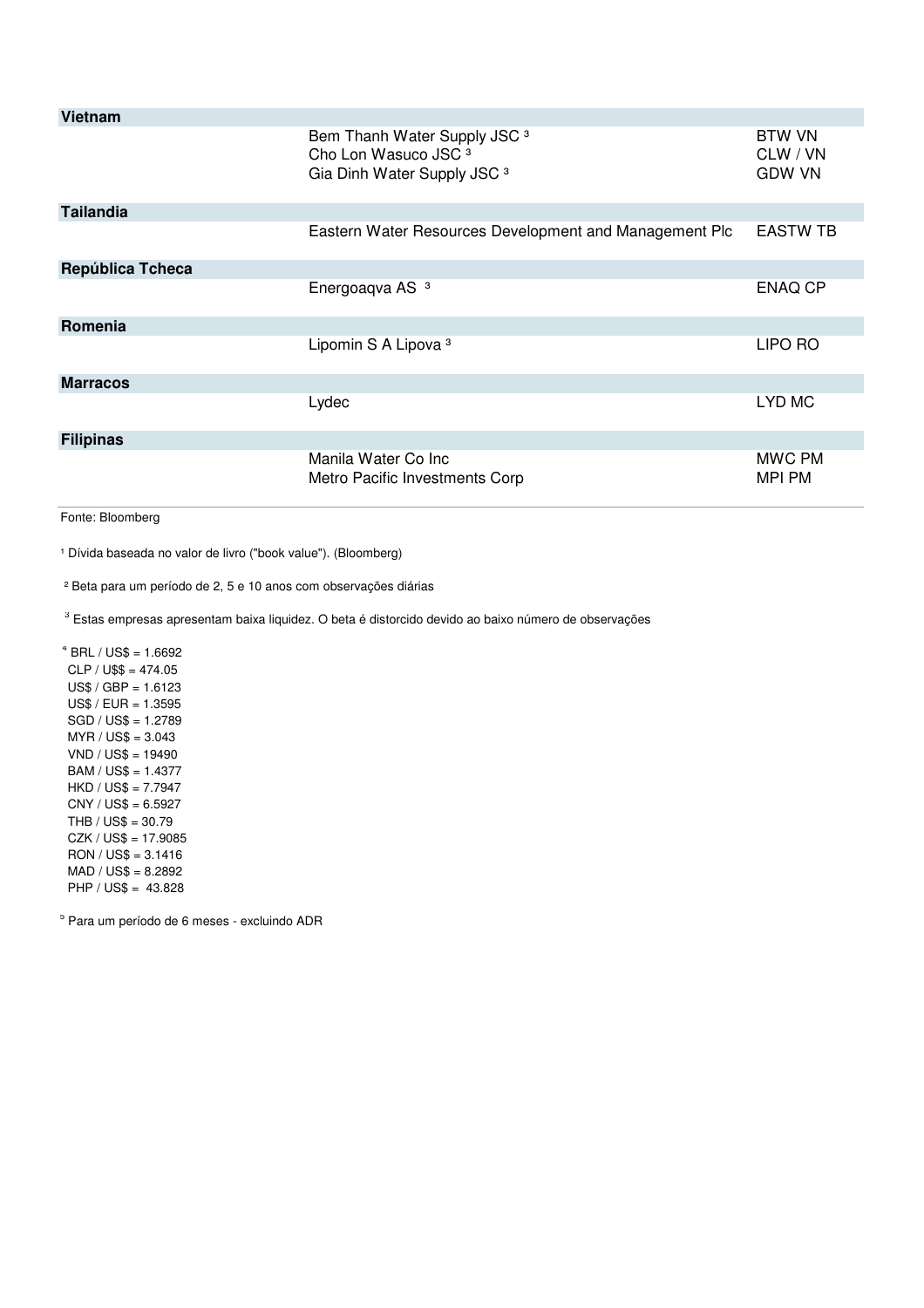|                                                                                                                                   | vs. Índice Local                                                                                                     | Beta Desalavancado <sup>2</sup>                                                                                      | vs.Indice S&P 500                                                            |                                                                      |                                                                                             | Alavancagem <sup>1</sup>                                                                   |                                                                                        |
|-----------------------------------------------------------------------------------------------------------------------------------|----------------------------------------------------------------------------------------------------------------------|----------------------------------------------------------------------------------------------------------------------|------------------------------------------------------------------------------|----------------------------------------------------------------------|---------------------------------------------------------------------------------------------|--------------------------------------------------------------------------------------------|----------------------------------------------------------------------------------------|
| $2$ anos                                                                                                                          | 5 anos                                                                                                               | 10 anos                                                                                                              |                                                                              |                                                                      | 2 anos 5 anos 10 anos                                                                       | Debt-to-<br><b>Equity</b>                                                                  | Debt -to-<br><b>Capital</b>                                                            |
|                                                                                                                                   |                                                                                                                      |                                                                                                                      |                                                                              |                                                                      |                                                                                             |                                                                                            |                                                                                        |
| 0,554569214<br>0,39672991<br>0,49674357<br>0,482680898                                                                            | 0,586957643<br>0,418051287<br>0,564294105<br>0,523101012                                                             | 0,596872468<br>0,440134142<br>0,518503305                                                                            | 0,551<br>0,376<br>0,49<br>0,473                                              | 0,64<br>0,435<br>0,593<br>0,556                                      | 0,578365<br>0,418813<br>0,498589                                                            | 77,71%<br>47,46%<br>32,41%                                                                 | 43,73%<br>32,32%<br>24,48%                                                             |
| 0,28071483<br>0,41389545                                                                                                          | 0,354132554<br>0,470368231                                                                                           | 0,359685155                                                                                                          | 0,23<br>0,296                                                                | 0,247<br>0,336                                                       | 0,239996                                                                                    | 94,07%<br>60,44%                                                                           | 45,90%<br>37,67%                                                                       |
|                                                                                                                                   |                                                                                                                      |                                                                                                                      |                                                                              |                                                                      |                                                                                             |                                                                                            |                                                                                        |
| 0,29610003<br>0,35436201<br>0,439619628<br>0,640547563<br>0,487419895<br>0,508509222<br>0,534311444<br>0,972928993<br>0,529224848 | 0,409248156<br>0,522624732<br>0,691671077<br>0,353425523<br>0,554908337<br>0,476281718<br>1,008030039<br>0,573741369 | 0,398057776<br>0,506023711<br>0,571380455<br>0,305482583<br>0,528573704<br>0,453288807<br>0,810024139<br>0,510404454 | 0,296<br>0,354<br>0,44<br>0,641<br>0,487<br>0,509<br>0,534<br>0,973<br>0,529 | 0,409<br>0,523<br>0,692<br>0,353<br>0,555<br>0,476<br>1,008<br>0,574 | 0,398058<br>0,506024<br>0,57138<br>0,305483<br>0,528574<br>0,453289<br>0,810024<br>0,510404 | 135,55%<br>132,82%<br>94,91%<br>100,40%<br>94,99%<br>90,13%<br>125,25%<br>16,83%<br>98,86% | 57,55%<br>57,05%<br>48,69%<br>50,10%<br>48,72%<br>47,40%<br>55,61%<br>14,41%<br>47,44% |
|                                                                                                                                   |                                                                                                                      |                                                                                                                      |                                                                              |                                                                      |                                                                                             |                                                                                            |                                                                                        |
| 0,155981029<br>0,184578863<br>0,193676375<br>0,100532207                                                                          | 0,188200061<br>0,219316193<br>0,210477953<br>0,113300767                                                             | 0,172601958<br>0,206952058<br>0,180235112                                                                            | 0,13<br>0,155<br>0,161<br>0,084                                              | 0,153<br>0,172<br>0,177<br>0,082                                     | 0,141661<br>0,159262<br>0,155796                                                            | 441,02%<br>363,17%<br>344,47%<br>785,92%                                                   | 81,52%<br>78,41%<br>77,50%<br>88,71%                                                   |
| 0,572584737                                                                                                                       | 0,600075088                                                                                                          | 0,483044737                                                                                                          | 0,707                                                                        | 0,59                                                                 | 0,513                                                                                       | 41,39%                                                                                     | 29,28%                                                                                 |
| 0,859                                                                                                                             | 0,885                                                                                                                | 0,797                                                                                                                | 0.788                                                                        | 0,673                                                                | 0,621                                                                                       | 208,13%                                                                                    | 67,55%                                                                                 |
| 0,273                                                                                                                             | 0,321                                                                                                                | 0,341                                                                                                                | 0,208                                                                        | 0,36                                                                 | 0,363                                                                                       |                                                                                            |                                                                                        |
| 0,677<br>0,67                                                                                                                     | 0,768<br>0,777                                                                                                       | 0,828<br>0,79                                                                                                        | 0,608<br>0,625                                                               | 0,589<br>0,561                                                       | 0,575<br>0,541                                                                              | 23,47%<br>1,92%                                                                            | 19,01%<br>1,88%                                                                        |
| 1,144                                                                                                                             | 0,959                                                                                                                |                                                                                                                      |                                                                              | 0,535                                                                |                                                                                             |                                                                                            | 12,71%                                                                                 |
| 0,746<br>1,416<br>1,004                                                                                                           | 0,83<br>1,046                                                                                                        | 0,83                                                                                                                 | 0,605<br>0,496<br>0,886<br>0,485                                             | 0,444<br>0,397                                                       | 0,479                                                                                       | 14,57%<br>53,74%<br>53,16%<br>29,13%                                                       | 34,96%<br>34,71%<br>22,56%                                                             |
|                                                                                                                                   |                                                                                                                      |                                                                                                                      |                                                                              |                                                                      |                                                                                             |                                                                                            |                                                                                        |
| 0,573                                                                                                                             | 0,91                                                                                                                 | -                                                                                                                    | 0,47                                                                         | 0,514                                                                | -                                                                                           | 12,18%                                                                                     | 10,86%                                                                                 |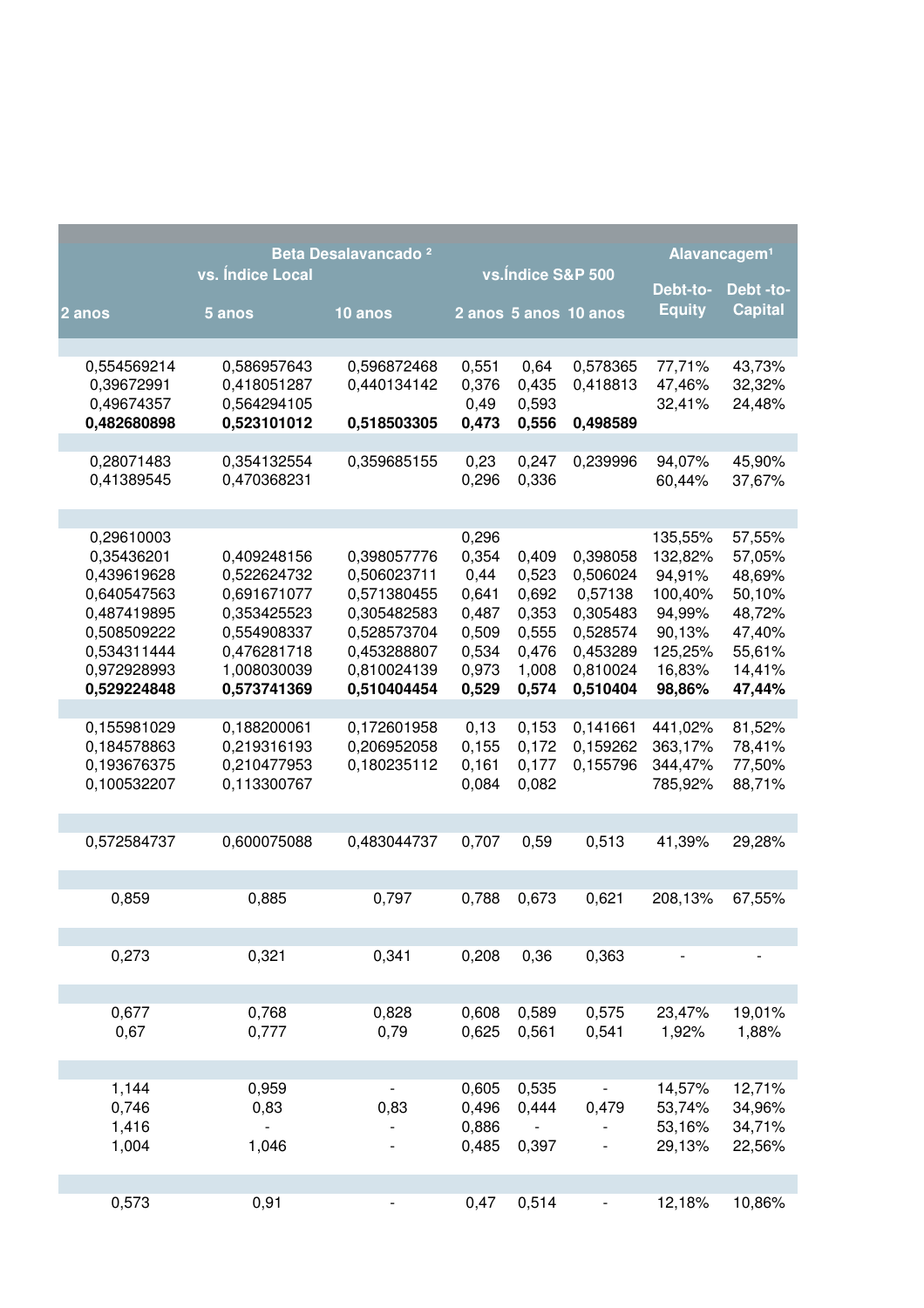| 1,01  | $\overline{\phantom{a}}$ | -                        | 0,098    | $\overline{\phantom{a}}$ | $\overline{\phantom{a}}$     | $\overline{\phantom{a}}$ | $\overline{\phantom{a}}$ |
|-------|--------------------------|--------------------------|----------|--------------------------|------------------------------|--------------------------|--------------------------|
|       | $\overline{\phantom{a}}$ | -                        |          | $\overline{\phantom{a}}$ | $\overline{\phantom{a}}$     | 7,45%                    | 6,93%                    |
| 1,236 | $\overline{\phantom{a}}$ | -                        | $-0,215$ | $\overline{\phantom{a}}$ | $\overline{\phantom{a}}$     |                          |                          |
|       |                          |                          |          |                          |                              |                          |                          |
| 0,568 | 0,556                    | 0,553                    | 0,408    | 0,339                    | 0,338                        | 36,08%                   | 26,51%                   |
|       |                          |                          |          |                          |                              |                          |                          |
| 0,326 | 0,331                    | 0,338                    | 0,338    | 0,335                    | 0,332                        | $\overline{\phantom{a}}$ | $\overline{\phantom{a}}$ |
|       |                          |                          |          |                          |                              |                          |                          |
| 0,574 | 0,464                    | $\overline{\phantom{a}}$ | 0,462    | 0,479                    | $\overline{\phantom{a}}$     | $\overline{\phantom{a}}$ | $\overline{\phantom{a}}$ |
|       |                          |                          |          |                          |                              |                          |                          |
| 0,54  | 0,758                    | -                        | 0,273    | 0,359                    | $\qquad \qquad \blacksquare$ | 93,94%                   | 48,44%                   |
|       |                          |                          |          |                          |                              |                          |                          |
| 0,729 | 0,802                    | $\overline{\phantom{0}}$ | 0,382    | 0,356                    | $\overline{\phantom{a}}$     | 128,55%                  | 56,25%                   |
| 1,081 | 0,902                    | -                        | 0,443    | 0,459                    | $\overline{\phantom{a}}$     | 70,98%                   | 41,52%                   |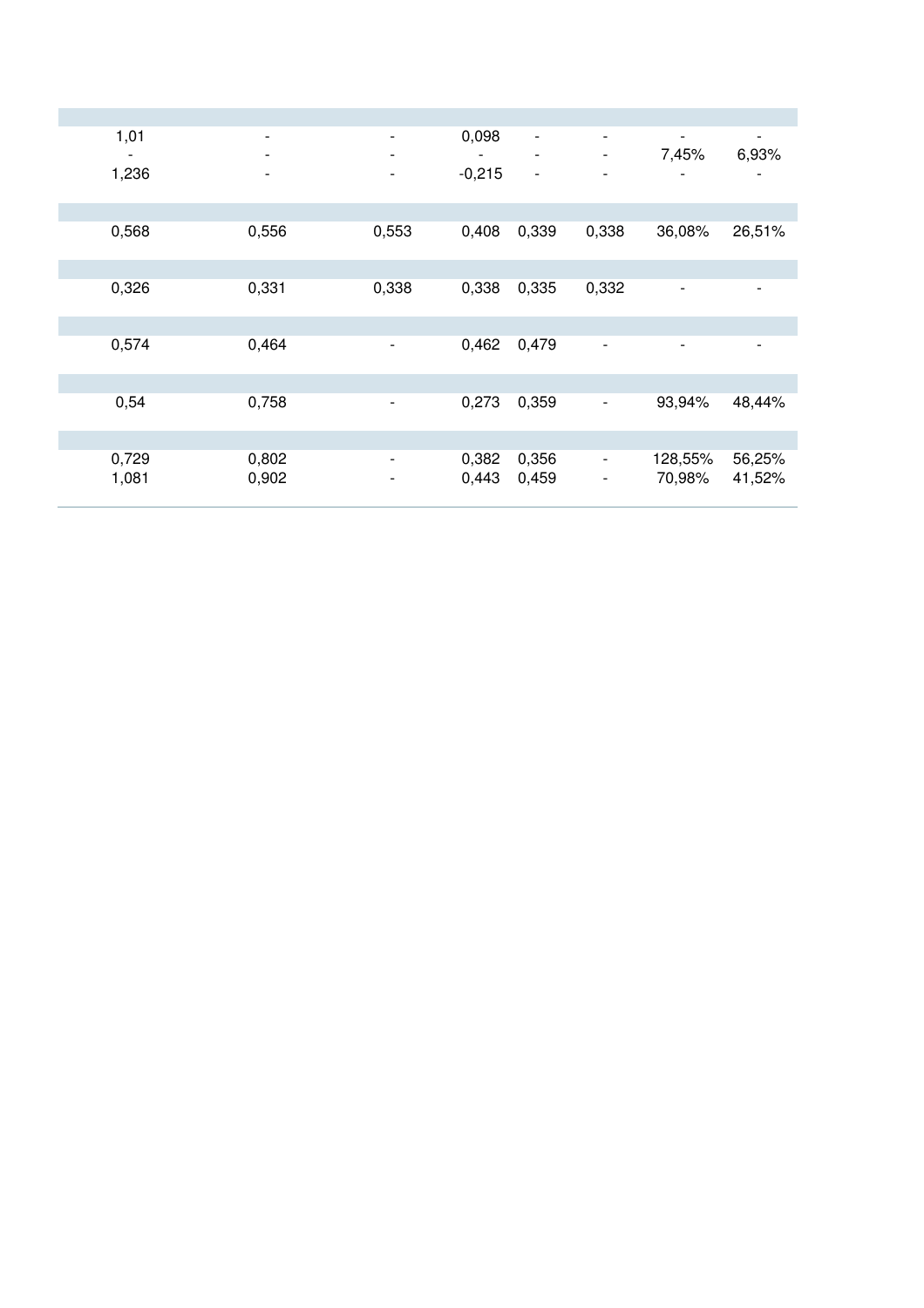| Marketcap (milhões) |              | <b>Volume médio</b><br>transacionado por |
|---------------------|--------------|------------------------------------------|
| <b>Moeda Local</b>  | <b>Dólar</b> | dia (milhares<br>$US$/dia)$ <sup>5</sup> |
| 9.205               | 5.514        | 5.883                                    |
| 783                 | 469          | 47                                       |
| 3.279               | 1.964        | 3.116                                    |
| 1.255.830           | 2.649        | 549                                      |
| 710.000             | 1.498        | 1.136                                    |
| 4.632               | 4.632        | 24.673                                   |
| 3.172               | 3.172        | 14.551                                   |
| 744                 | 744          | 3.433                                    |
| 451                 | 451          | 870                                      |
| 218                 | 218          | 416                                      |
| 614                 | 614          | 4.007                                    |
| 213                 | 213          | 456                                      |
| 150                 | 150          | 866                                      |
| 3.415               | 5.506        | 20.613                                   |
| 3.851               | 6.209        | 21.437                                   |
| 2.208               | 3.560        | 7.696                                    |
| 1.629               | 2.626        | 5.249                                    |
| 50                  | 68           | 54                                       |
| 11.919              | 16.204       | 48.739                                   |
| 1.798               | 2.444        | 11                                       |
| 504                 | 685          | 142                                      |
| 145                 | 197          | 60                                       |
| 929                 | 726          | 3.339                                    |
| 416                 | 53           | 7.412                                    |
| 43.776              | 6.640        | 29.451                                   |
| 4.151               | 630          | 8.145                                    |
| 424                 | 139          | 59                                       |